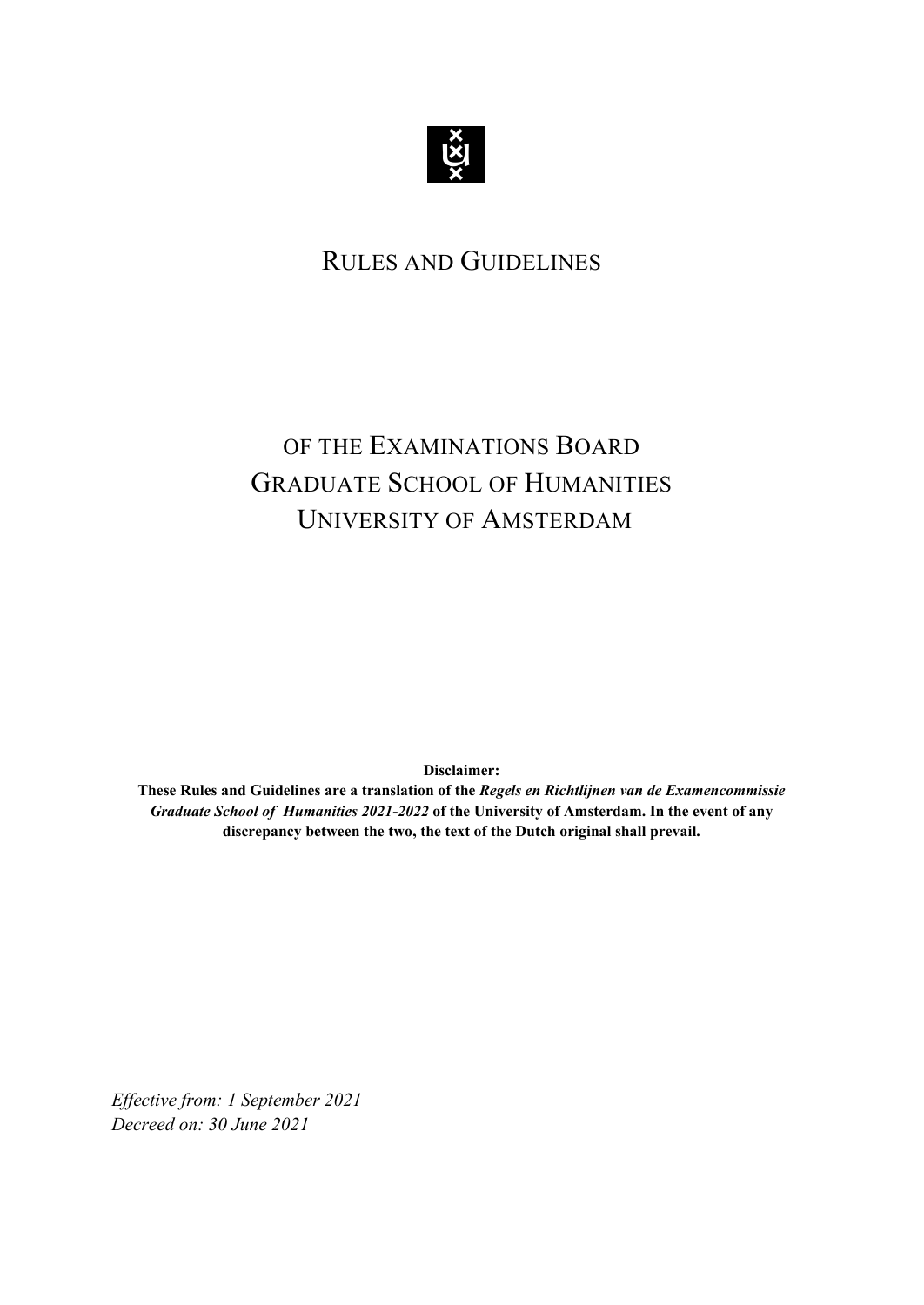ARTICLE 1 – SCOPE

- 1. These regulations apply to the testing and the concluding examination of all Master's programmes of the Faculty of Humanities.
- 2. These regulations apply to students who are enrolled in a Master's programme and to persons applying for admission to a study programme.

## ARTICLE II – FORMULATION AND VALIDITY OF REGULATIONS

These regulations are annually formulated by the Examinations Board of the Graduate School of Humanities (GSH) and need to be read in conjunction with the Teaching and Examination Regulations (OER) of the Faculty of Humanities and the legislation contained in the Higher Education and Research Act (WHW).

## ARTICLE III – HARDSHIP CLAUSE

The Examinations Board of the GSH has the authority to rule on all cases not covered by these regulations.

The Examinations Board has the authority to waive the following provisions if so compelled by exceptional circumstances or a motivated request. If the waiver has consequences for more than ten students, the Examinations Board must notify the dean before making a decision.

ARTICLE IV – APPOINTMENT, COMPOSITION AND MANNER OF DECISION-MAKING OF THE EXAMINATIONS BOARD

- 1. The Examinations Board is comprised of seven members, namely the chair, five members who are vice chairs, and one external member.
- 2. The Examinations Board elects the chair from among its members.
- 3. The Faculty Board, having heard the Examinations Board, appoints the members for a period of three years. The institute's management ensures that the Examinations Board's independence and expertise are safeguarded.
- 4. Delegates are appointed by the Dean of the Faculty for each MA cluster for a period of three years. These delegates are tasked with making recommendations about students' requests to the Examinations Board. Also, they are tasked with checking if the graduating students' programmes comply with the OER and the decisions made by the Board. Delegates assist the Board in guarding the quality of the examinations in the masters. The Examinations Board is supported by a committee secretary and a secretariat.
- 5. A 2/3 majority quorum, i.e. five members, is required to make legally valid decisions and to amend and adopt the Rules and Guidelines.
- 6. Decisions by the Examinations Board are taken by way of majority vote.

## ARTICLE V – TASKS AND POWERS OF THE EXAMINATIONS BOARD

The Higher Education and Research Act (WHW) outlines the tasks of the Examinations Board (article 7.11, 7.12 and 7.12b, including the legislative amendments of 2009): These include establishing rules about the implementation of the tasks and competences and of the ordinances regarding:

• deciding on the basis of objective criteria and expertise whether a student meets the requirements set in the Rules and Guidelines for Master's Programmes regarding knowledge, insight and skills needed to attain a degree;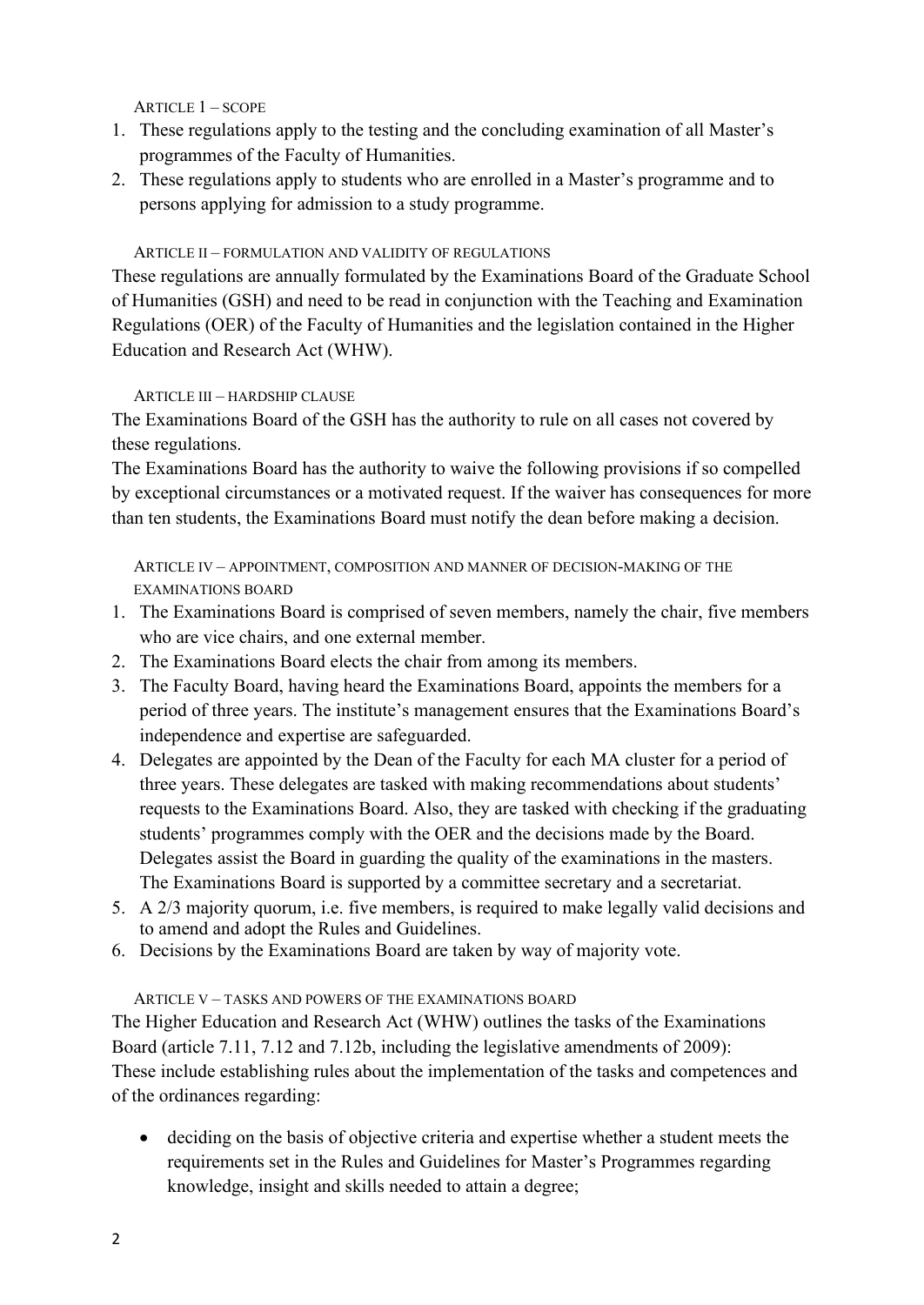- guaranteeing the quality of the tests, the exams and the degree;;
- establishing guidelines and instructions within the framework of the Rules and Guidelines by which to assess and mark tests and exams;
- granting exemptions for the sitting of one or more exams;
- taking measures in case of fraud or plagiarism;
- designating examiners to oversee the taking of exams and determining the results;
- signing a diploma after the Board has declared that all procedural requirements have been met. The degree certificate specifies all relevant details.
- granting permission to those students who seek approval to follow a flexible degree programme;
- issuing a statement of passed examinations to those students who have passed two or more examinations but cannot be issued a diploma;
- issuing a yearly report.

## ARTICLE VI – THE EXAMINERS

- 1. Examiners are responsible for the content, format, grading and quality of the tests. They provide information to the Examinations Board at the Examinations Board's request. They are expected to act in accordance with the instructions in the Assessment Policy Framework. Examiners must also comply with the provisions of the Teaching and Examination Regulations.
- 2. Lecturers who a) hold a doctorate, b) are appointed to a position at the Faculty of Humanities and c) have their University Teaching Qualification (BKO), are appointed as examiner for specific courses or components.
- 3. A professorship by special appointment is considered a position at the Faculty of Humanities.
- 4. Examiners meet the criterium of being appointed to a position at the Faculty of Humanities until two years after their retirement.
- 5. Lecturers who do not meet the three conditions stipulated in paragraph 2, can be nominated for appointment as examiner for specific courses by the programme director or department chair with a reasoned submission.
- 6. The responsibilities and authority of an examiner are not transferable to non-examiners.
- 7. In the event of serious shortcomings in the performance of duties the Examinations Board, following a warning, can withdraw an appointment as examiner.

### ARTICLE VII - MAINTAINING ORDER DURING EXAMS

- 1. The examiner is responsible for maintaining order and seeing to it that procedures are followed during exams.
- 2. The rules governing order during written exams are listed in the separate regulations entitled 'Invigilator protocol' (appendix 1).

## ARTICLE VIII - ASSESSING EXAMS

1. In addition to article 4 of the OER, part A, the Examinations Board defines a test as an estimation of knowledge, insight, skills and/or attitude as meant in article 7.10 of the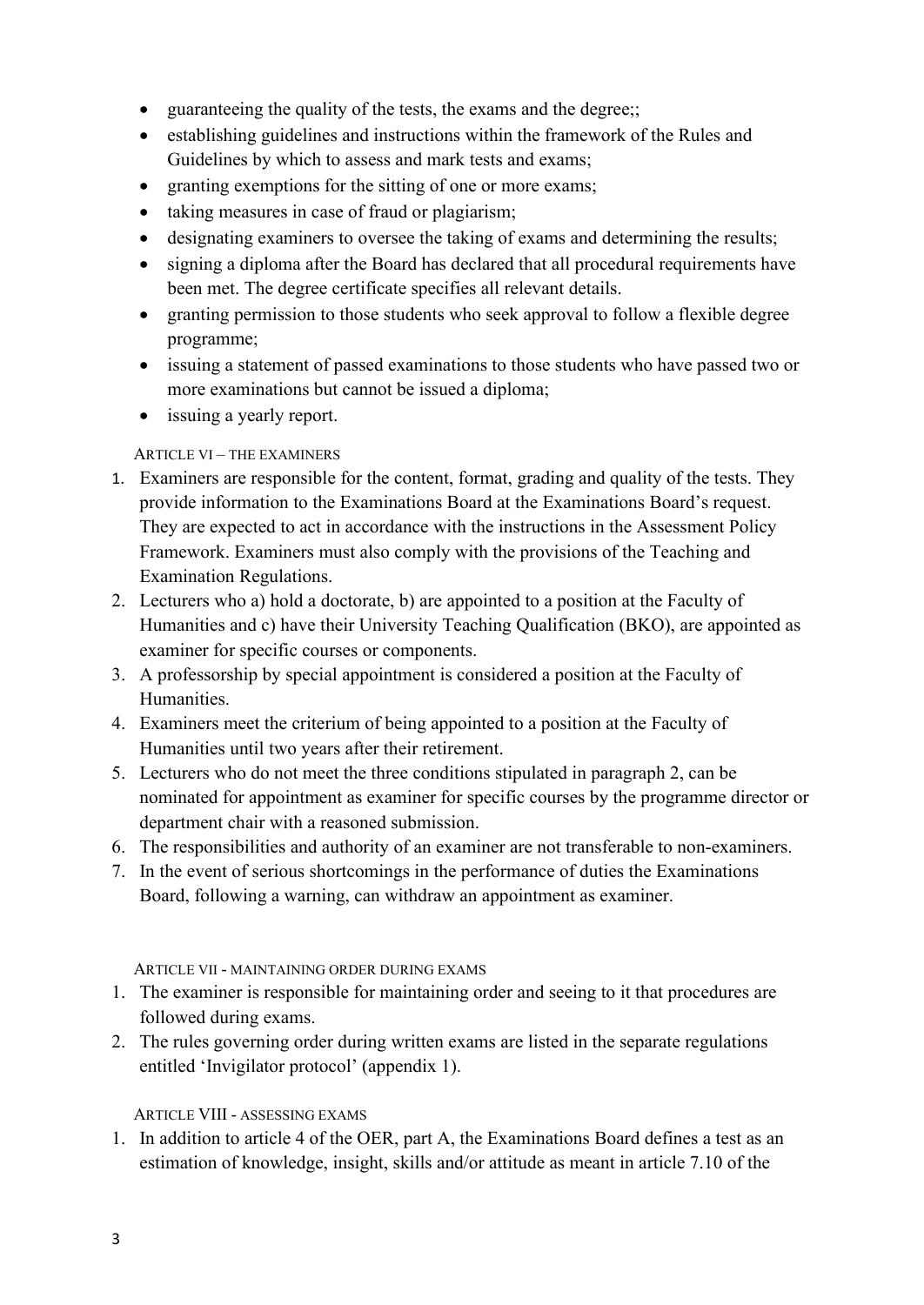WHW, the result of which is expressed by the examiner in an assessment that solely, or as part of other tests, forms the concluding part of an examination component.

- 2. The examiner grades students' performance in accordance with the assessment criteria of the course in question.
- 3. In cases where more than one examiner is involved in the grading of an exam, the Examinations Board ensures that all examiners use uniform standards. Grading is conducted in such a way that the student can understand how the examiner arrived at the final grade.
- 4. Grading is conducted in such a way that the student can understand how the examiner arrived at the final grade.
- 5. In addition to article 4 of the OER part A, the Examinations Board determines that the questions and statements of the test are formulated in such a way that students have enough time to give an answer, and that the test represents the educational aims of the examination component.
- 6. In the case of group assignments, the final course grade for each student must be partly based on an assessment of that individual's performance.
- 7. A completed exam is graded by an examiner by means of a numerical score on a scale of 1 to 10, with no more than one digit after the decimal point. The grade 1 or 1.0 stands for very poor and the grade 10 or 10.0 is excellent. In addition, the grades AVV (pass) and NAV (fail) can be given, in particular for practical exercises.
- 8. An exam graded with one digit after the decimal point is considered passed if the grade is 5.50 or higher without being rounded off. If the mark includes no digit after the decimal point, the exam is considered passed if it is marked 6 or higher.

ARTICLE IX – POST EXAMINATION DISCUSSION

- 1. Students can request to meet with the examiner to discuss their results and the motivation for the grade they received. Such a request must be made within 20 working days after the student has been notified of the results. This discussion will be conducted at a time and place and in the manner determined by the examiner.
- 2. If a group discussion is organised, students can only request an individual discussion as described in Section 1 above if they have either attended this group discussion and can submit a motivated request for further discussion, or have been prevented from attending the group discussion by factors beyond their control.
- 3. All exams, model answers and graded theses will be retained for a period of 7 years.
- 4. A student's other graded work, such as written answers to essay exam questions, papers and other written assignments will be retained for a period of 2 years.

ARTICLE X – FURTHER PROVISIONS CONCERNING THE FINAL REVIEW

- 1. A graduate student is awarded a Master's degree when s/he has successfully completed all examination components.
- 2. The Examinations Board reviews the student's record of academic achievement to verify that s/he has indeed satisfied all conditions for receiving a Master's degree.
- 3. A student who has successfully completed all examination components of the Master's and satisfies the relevant requirements specified in the Cum Laude regulations, will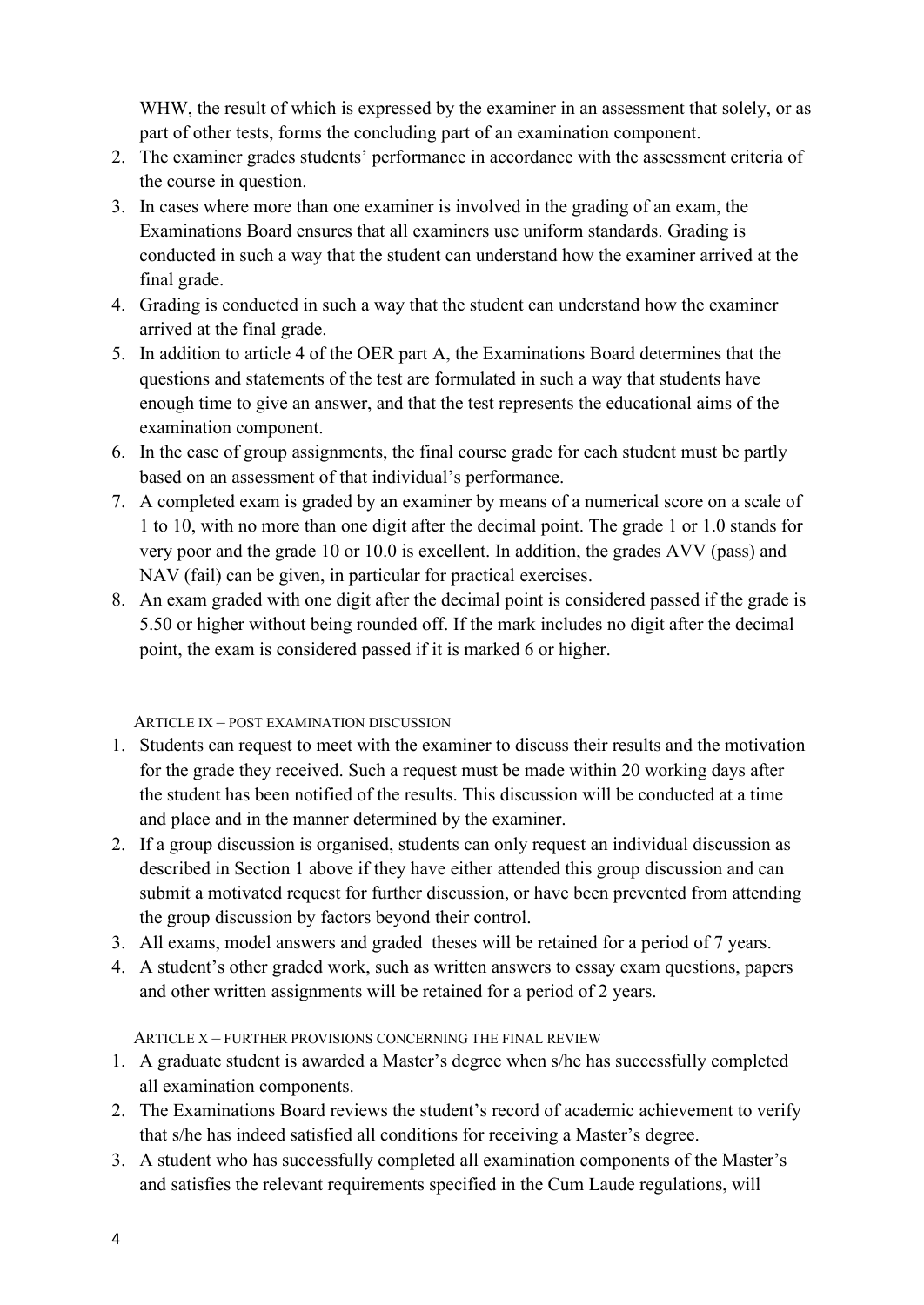graduate with honours and be awarded a degree with the distinction 'Cum Laude' (appendix 2).

- 4. The minimum number of credits for a unit of study is set forth in the OER. Permission from the Examinations Board is necessary to have a unit of study with a divergent number of credits registered.
- 5. When a student with the approval of the Examinations Board takes courses at a foreign university that are not part of a joint programme and wishes to add these to his/her study programme, the achieved foreign marks will not be converted to Dutch marks but will be registered as PASS.
- 6. For each degree programme that a student follows, the student must write a separate thesis which fulfils the thesis requirements of the degree programme for which the master's thesis is written.

ARTICLE XI –REQUESTS FOR EXEMPTIONS, SPECIAL DISPENSATIONS E.G.

- 1. The Examinations Board can grant exemptions for examination components if the student has completed an equivalent component of another university degree programme. The student must submit originals or certified copies of the relevant supporting documents with his or her request.
- 2. The Examinations Board notifies the student of its ruling within 20 working days after receiving the request and required supporting documents or certified copies.
- 3. Students cannot under any circumstances be exempted from the requirement to complete a Master's thesis (or a comparable final work product).

ARTICLE XII – THE EXAMINATION BOARD'S RULING PROCEDURE

- 1. Before ruling on a request, the Examinations Board checks whether the request falls under some general regulation the Board has established or whether there are any precedents. If either is the case, then the chairperson decides on the request in accordance with those regulations or earlier rulings on similar requests.
- 2. If there is neither a relevant general regulation nor a precedent on the grounds of which the chairperson can make an immediate ruling, s/he consults the delegate from the relevant degree programme or an external expert.
- 3. The Examinations Board informs the student of its ruling by means of a motivated written decision.

## ARTICLE XIII – UNIVERSITY FRAUD AND PLAGIARISM REGULATIONS

When a student is suspected of fraud and/or plagiarism during an exam, the examiner must immediately act in accordance with the Regulations Governing Fraud and Plagiarism for UvA Students.(appendix 3)

ARTICLE XIV – APPEALS PROCEDURE

- 1. The student may appeal to the Examination Appeals Board (CBE) to overturn decisions in accordance with Article 7.61 of the Higher Education and Research Act (WHW). Decisions that can be appealed through this procedure include:
	- a. rulings made by Examinations Boards and examiners; and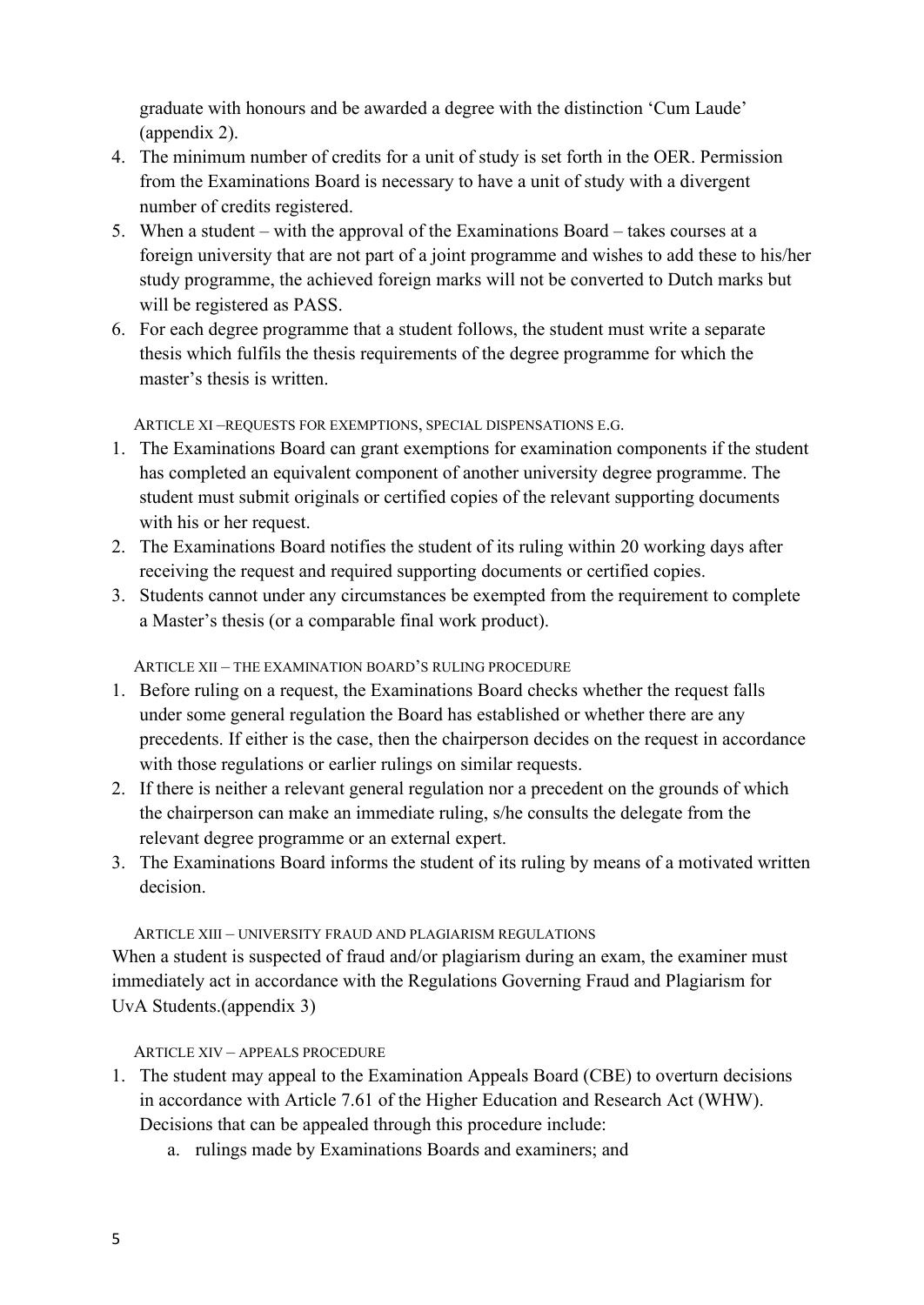- b. rulings with regard to the right to sit exams, not including general rulings on admission to the Master's programme.
- 2. The procedure which must be followed when filing an appeal as intended here can be found via this [URL](http://www.uva.nl/en/about-the-uva/organisation/legal-affairs/examination-appeals-board/examination-appeals-board.html) (or via the website UvA Home / about the UvA / Organisation / Legal Affairs / Examinations Appeals Board)

#### ARTICLE XV – SPECIAL MEASURES DUE TO COVID-19

As an exception to the Cum Laude Regulations, the permitted duration of studies is extended for one year a) for students who began a one-year master's programme in 2020-2021 and b) for students who began a two-year master's programme in 2019-2020.

ARTICLE XVI – CHANGES

- 1. Any changes to these regulations are to be made by means of a separate resolution by the Examinations Board.
- 2. Changes to these regulations will not affect the current academic year, unless it can be reasonably assumed that students' interests will not be harmed.

ARTICLE XVII – EFFECTIVE DATE

These regulations will take effect on 1 September 2021 and will from this day replace the previous regulations of the Graduate School of Humanities.

Appendix 1: Invigilator Protocol

Appendix 2: Cum Laude Regulations

Appendix 3: Regulations Governing Fraud and Plagiarism for UvA Students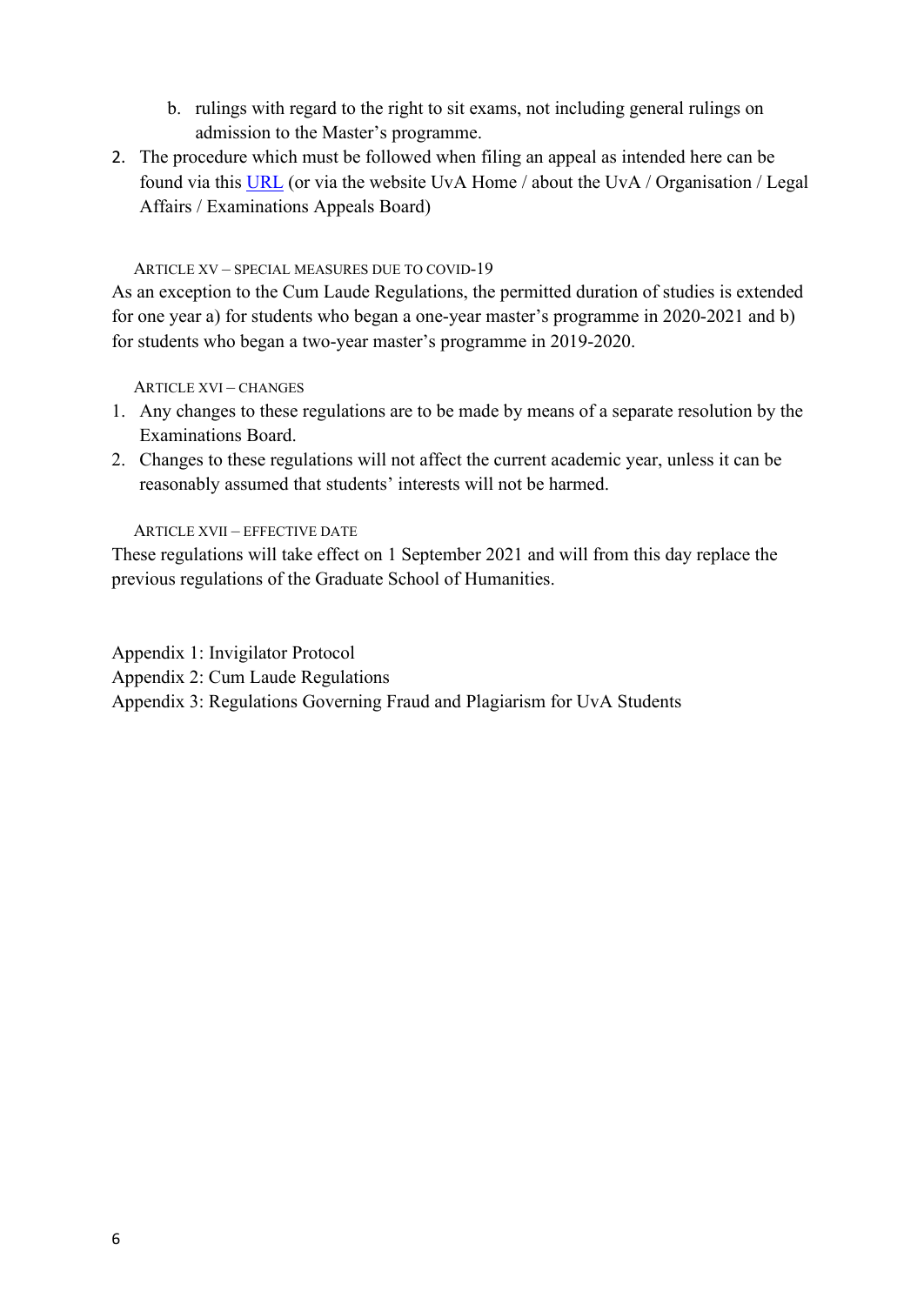**Faculty of Humanities**

## Invigilator Protocol[∗](#page-6-0)

**Guidelines and considerations for invigilators and students**

## **Preparation**

Those qualified to serve as invigilators are the examiner in charge and/or replacements he or she designates, preferably also experts in the field. Persons who are not examiners may be appointed as invigilators provided that at least one examiner is either present at the exam location or is contactable by telephone.

The number of invigilators depends on the number of students, the number of rooms, room capacity and other specific features of the room(s). As a general rule regarding the number of invigilators, one invigilator is normally sufficient for up to 50 students, two for up to 100 students, and three or four for up to 200 students.

The invigilator must be present at the test location 15-20 minutes in advance, depending on the number of students. If necessary, the invigilator will ensure that desks and chairs are placed in the exam formation and that the room is orderly and will distribute exam and scrap papers on each desk. The invigilator will admit students to the room approximately 10 minutes before the scheduled exam start time.

If any special circumstances arise prior to, during or after the examination, the invigilators shall draw up a report describing the circumstances once the examination has ended.

## **Electronic devices**

Before entering the exam room, students shall switch off electronic devices such as mobile phones and place them in a bag. The bag must be closed and placed on the ground.

Students who appear to be in possession of a mobile phone or other electronic device which is not switched off during a written exam may be excluded from further participation in the written exam. Sanctions may also be imposed on the basis of the Fraud and Plagiarism Regulations.

The examiner shall specify additional rules if specific electronic devices are permitted for the purposes of taking a written exam.

<span id="page-6-0"></span><sup>∗</sup> *Disclaimer*

This translation is provided for information purposes only. In the event of a difference of interpretation, the original Dutch version of this document is binding.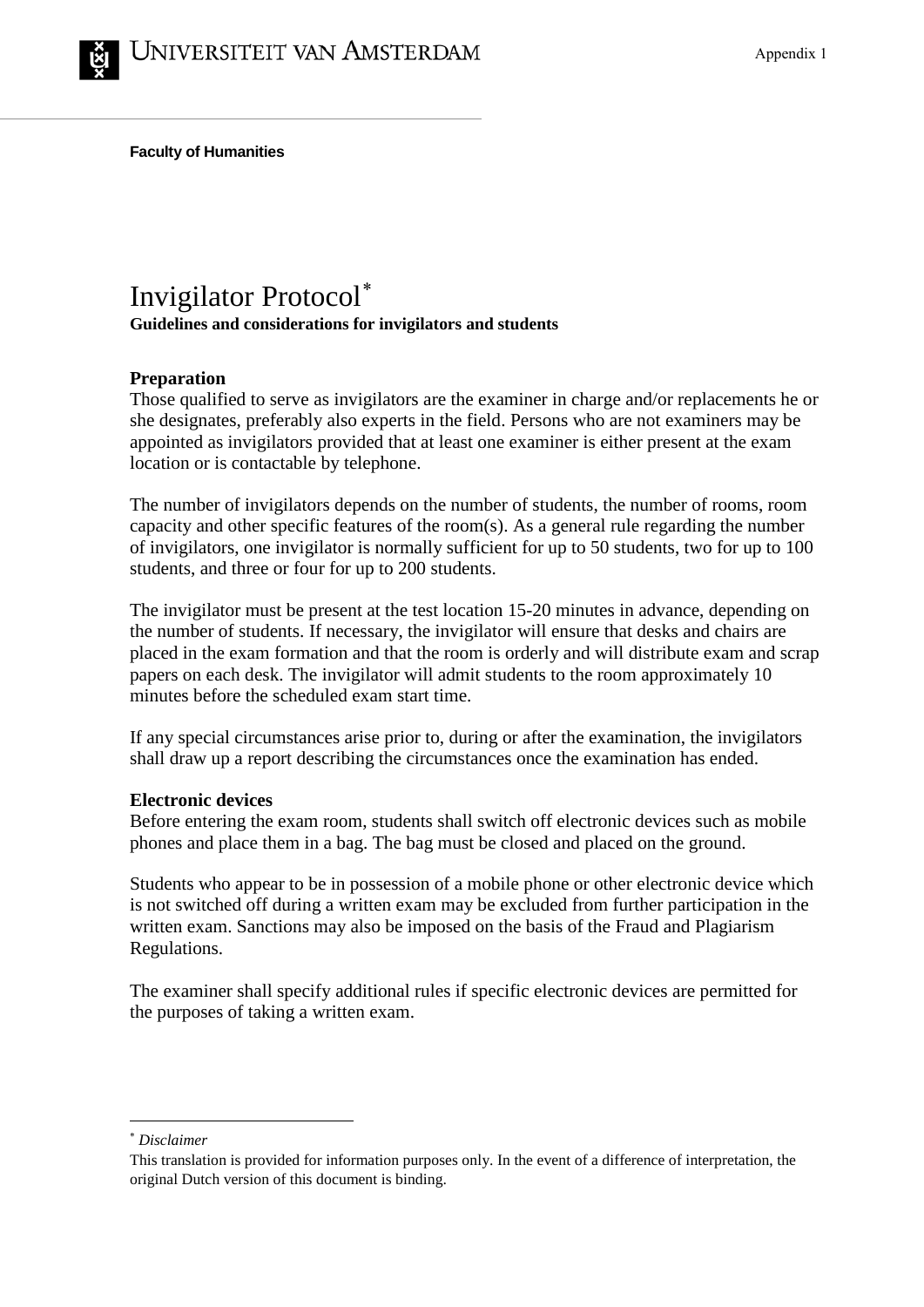## **During the examination**

Students must be present at the start of the examination. Latecomers can only be admitted to a written examination up to 30 minutes after the start of the examination. If force majeure should prevent a student from arriving within this period, the invigilator shall decide whether he or she can still be admitted to the written exam. Latecomers shall not be entitled to extra time at the end of the exam.

Invigilators are responsible for enforcing procedures during the written exam.

Invigilators' conduct must not unduly disturb students during the examination.

Students must follow instructions issued by the invigilator. If a student fails to follow one or more instructions during an exam, the invigilator may exclude the student in question from further participation in the written exam.

The invigilator will announce the exam which is being administered and remind students that their tests will not be marked if they have not registered for the course in SIS and if they have not obtained a confirmation of admission from the Examinations Board, in which case students sit the test at their own risk. In the event of any questions about this, the invigilator shall not enter into a discussion but shall refer students to the Examinations Board.

The written exam is considered to have officially commenced from the moment the invigilator starts handing out the questions.

The invigilator is responsible for ensuring students do not lend each other any items during the exam.

The invigilator is responsible for ensuring that students hand in their completed exams within the time limit.

If an invigilator establishes fraud during an exam, he or she must inform the student(s) involved and the examiner in charge. The invigilator will prepare a report regarding the fraud. Depending on the severity of the case, the invigilator can exclude the student(s) from further participation in the exam on the spot. The invigilator will collect all the exam work the student has completed up to that point along with any supporting evidence and hand these over to the Examinations Board as soon as possible. The Examinations Board shall be responsible for the subsequent handling of the fraud.

The written exam will end at the moment the invigilator informs the students that their time is up. He or she will collect the exam papers from all the students who are still present.

Dyslexic students with a declaration from the Student Counsellor will be given the opportunity to spend longer on the exam if notification was provided by the study adviser no less than four weeks before the exam.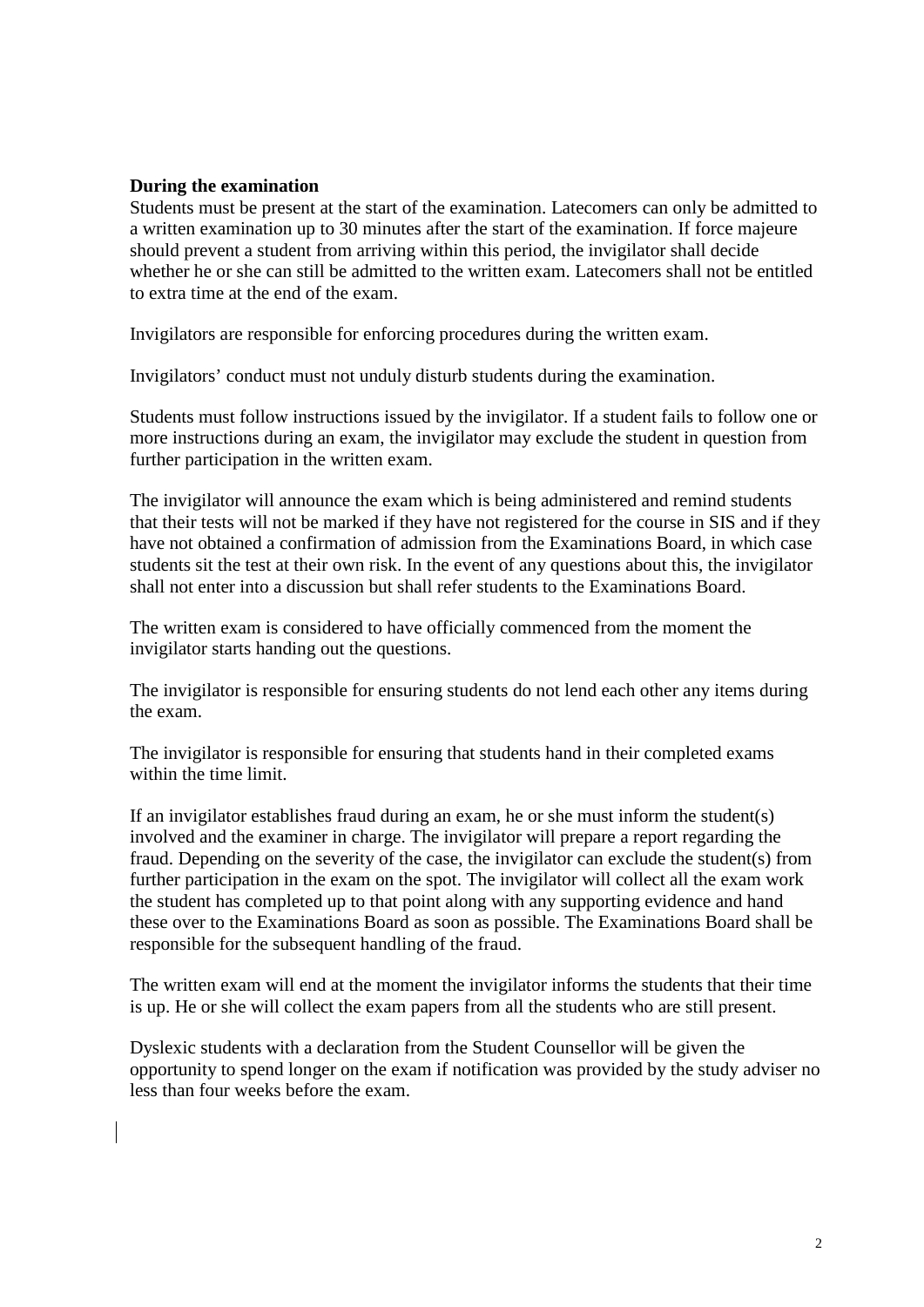## **Identification**

The invigilator must establish the identity of the student.

The student is obliged to provide identification by showing a valid proof of enrolment (student card) with a representative photograph, as well as a legally permitted identity document.

If the student is unable to show a student card and valid proof of identity, the student may be denied access to the exam unless he or she complies with the following procedure:

- a. the student allows himself or herself to be photographed with his or her work by the invigilator
- b. the student subsequently identifies himself or herself to the invigilator, before a deadline specified by the invigilator.

The student's exam will not be assessed until his or her identity has been verified.

Students must place their student card and proof of identity on the desk in a visible manner.

### **Leaving the room**

Students may not leave the examination room during the first 30 minutes of a written exam.

Once any examinee has left the room, no more latecomers will be admitted to the written exam.

The examiner/invigilator can also decide that students may not leave the room in which the written exam is being taken within 15 minutes of the end of the written exam.

*This Invigilator Protocol was adopted by the CoH Examinations Board and the GSH Examinations Board on 1 December 2016*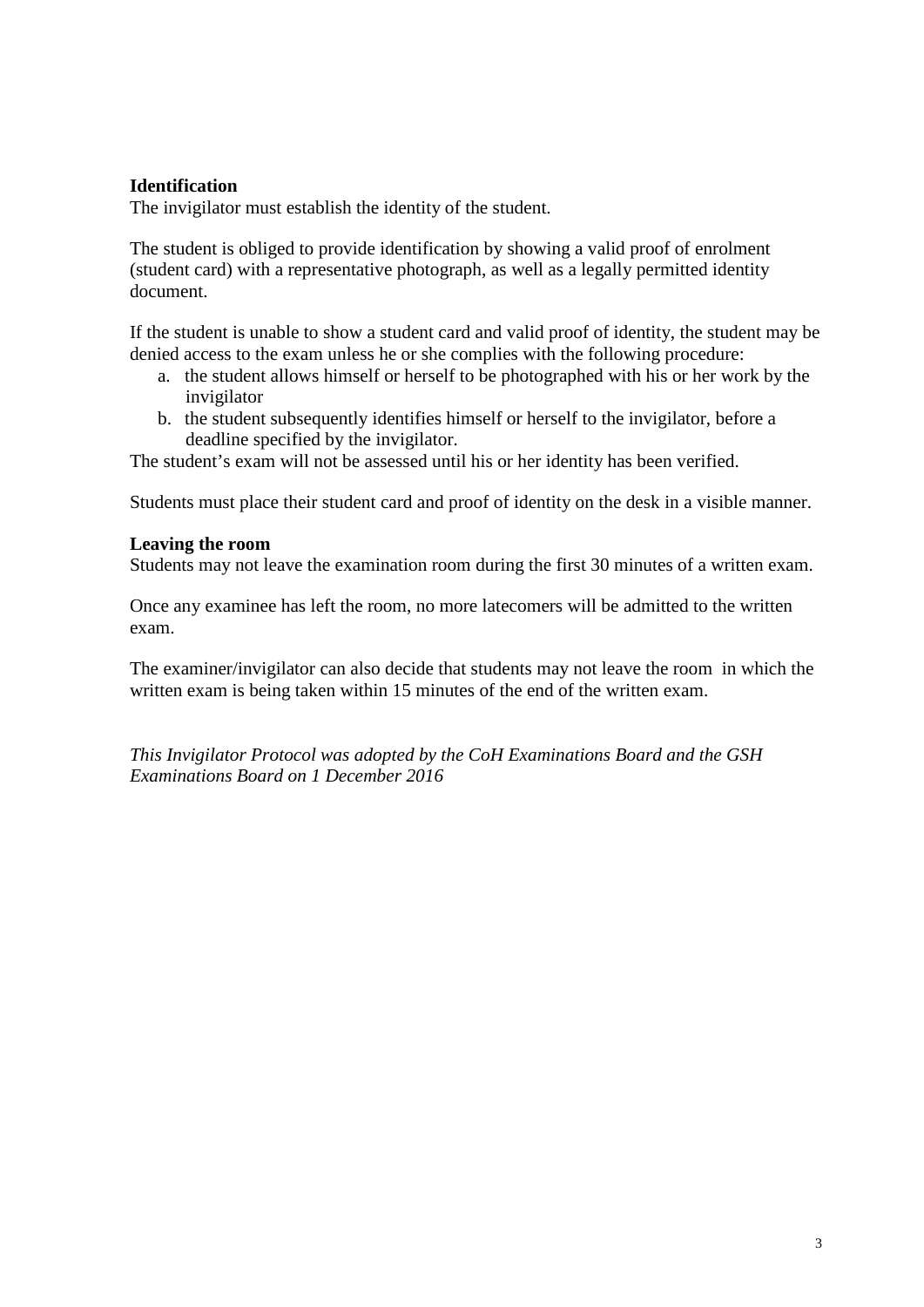**Faculty of Humanities**

# **Cum Laude Regulations**

## **1. General provisions**

- a. Without prejudice to the provisions of paragraphs c, d and e, an examinee who sits an exam at the Faculty of Humanities and satisfies the specific conditions laid down for that exam (stated in Articles 2 and 3 of these Regulations) will be granted the designation '*cum laude*' for this exam.
- b. The specific conditions established for granting the designation of '*cum laude*' refer to 'the weighted average exam result'. This means: the weighted mathematical average rounded off to one decimal point of the marks or final marks awarded for each exam component, with the number of credits obtained for an exam component applied as the weighting factor. In the case of exam components for which the final mark is determined by taking the average (weighted or unweighted) of partial marks, the final mark registered in SIS will be used as the basis for calculating 'the weighted average exam result'.
- c. If the examinee also passes other exam components on the exam in question in addition to the exam components required for the curriculum, these additional exam components will not be included in the calculation of the weighted average exam result. The components in question are specified in the annex to the certificate in which these exam components are listed as extracurricular subjects.
- d. In exceptional cases the Examinations Board can deviate from these Regulations.
- e. If the '*cum laude*' designation is granted, this is stated on the certificate. In a certificate drawn up in the Dutch language the designation is indicated with the words '*met lof*' and in the official English translation of the certificate with the words 'with honours'.
- f. These Regulations take effect as from 1 March 2015.

## **2. Specific conditions for the Bachelor's exam**

The designation of '*cum laude*' for the Bachelor's exam is subject to the following specific conditions:

- a. The weighted average exam result for all exam components (180 credits) must be 8.1 or higher. Results for which no mark has been awarded will not be included when calculating the weighted average exam result.
- b. An examinee may be exempted from a maximum of 30 of the 180 credits.
- c. The exam result for the Bachelor's thesis must be 8.0 or higher.

### **3. Specific conditions for the Master's exam**

The designation of '*cum laude*' for the Master's exam is subject to the following specific conditions:

- a. The weighted average exam result for all exam components (60, 90 or 120 credits, as laid down in the Teaching and Examination Regulations of the Master's programme in question) must be 8.5 or higher. Results for which no mark has been awarded will not be included when calculating the weighted average exam result.
- b. An examinee may be exempted from a maximum of 12 of the 60 credits (or 18 of the 90 or 24 of the 120 credits, respectively).
- c. The exam result for the Master's thesis must be 8.5 or higher.
- d. The student must earn the degree within the official duration of the study programme. When a student is enrolled in two or more programmes at the same time, the duration will be calculated taking into account a reasonable extension of the duration in question.

Disclaimer: This translation is provided for information purposes only. In the event of a difference of interpretation, the original Dutch version of this document (Faculteit der Geesteswetenschappen Cum laude regeling) is binding.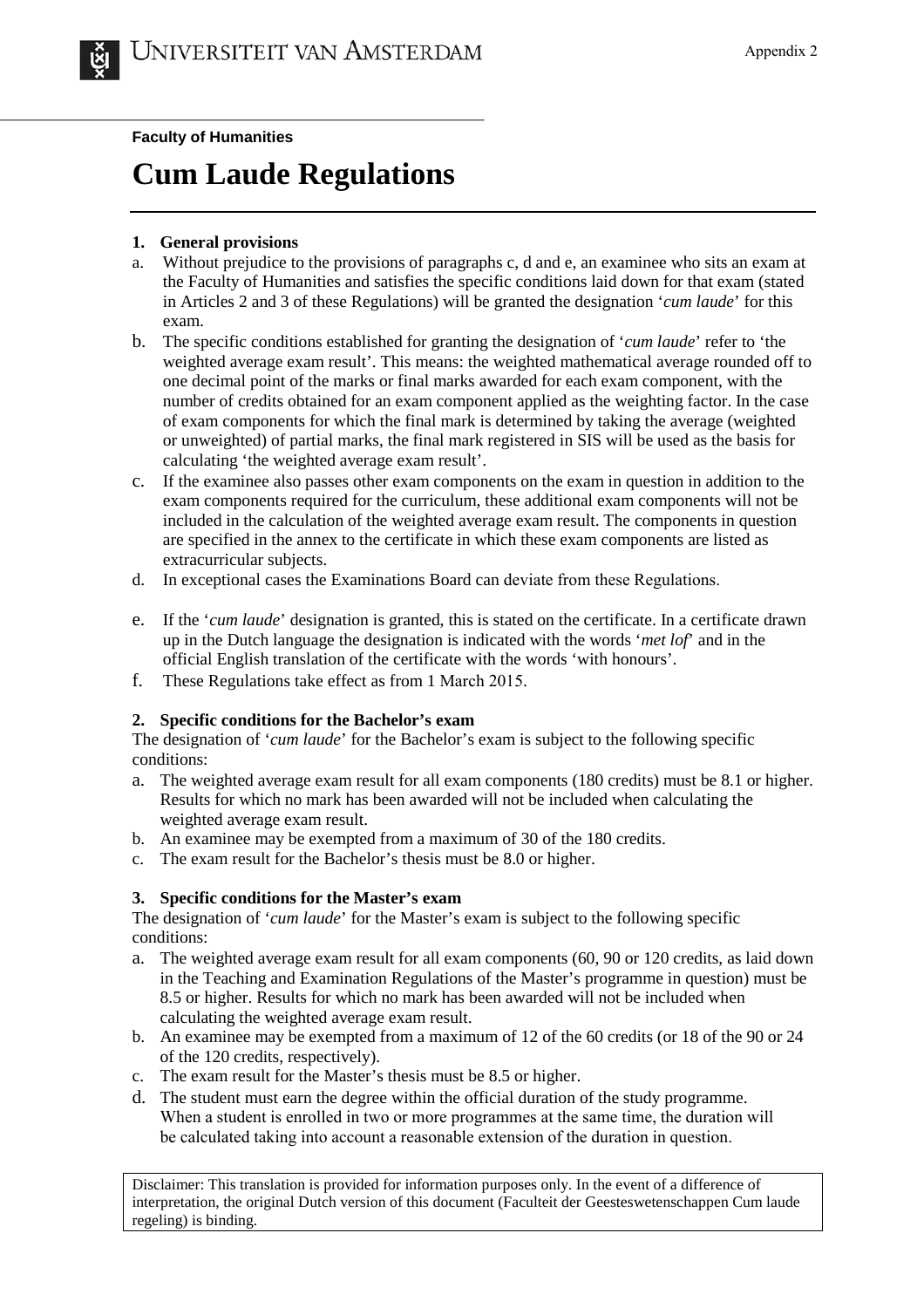## **REGULATIONS GOVERNING FRAUD AND PLAGIARISM FOR UVA STUDENTS**

Adopted by the Executive Board in decision no. 2019-084871 dated 9 July 2019.

*Disclaimer:* This translation is provided for information purposes only. In the event of a different interpretation, the original Dutch version of this document is binding.

#### **Article 1 Definitions**

- 1. Fraud and plagiarism are defined as any act or omission on the part of the student which makes an accurate assessment of his/her knowledge, insight and skills partially or wholly impossible. Plagiarism is a form of fraud.
- 2. Serious fraud, within the meaning of Section 7.12b, subsection 2 of the Dutch Higher Education and Research Act (WHW), shall, in any case, mean:
	- a. assuming the identity of another person during an examination;
	- b. allowing someone else to assume one's identity during an examination;
	- c. obtaining or being facilitated in obtaining the questions of the relevant examination before the time at which the examination is to take place;
	- d. fabricating and/or falsifying survey or interview responses or research data;
	- e. fraud during or outside of the inspection period for a paper/examination that has been assessed;
	- f. fraud relating to examination results;
	- g. engaging in other serious forms of plagiarism, as referred to in paragraph 4 of this Article.
- 3. Furthermore, 'fraud' is taken to include in any event:
	- a. being in possession during an examination of any aids of which the use is not expressly permitted;
	- b. attempting during an examination to read what another candidate is writing, or exchanging information inside or outside the examination room.
- 4. 'Serious forms of plagiarism' is taken to include in any event:
	- a. making use of or reproducing another person's texts, data or ideas to a significant degree without acknowledgement of sources;
	- b. presenting the structure or central body of ideas taken from third-party sources as one's own work or ideas;
	- c. reproducing the work of fellow students and passing it off as one's own;
	- d. reproducing another person's audio, visual or test materials, software or program codes without reference to the sources, and in doing so passing these off as one's own work;
	- e. submitting papers that have been written by someone else (whether or not in exchange for payment), including papers that were acquired from a commercial institution.
- 5. Furthermore, 'plagiarism' is taken to include in any event:
	- a. making use of or reproducing another person's texts, data or ideas without complete and correct source references;
	- b. presenting the structure or central body of ideas taken from third-party sources as one's own work or ideas, even if a reference to other authors is included;
	- c. failing to clearly indicate in the text for instance by means of quotation marks or a particular layout – that literal or near-literal quotations have been included in the work, even if a correct reference to the sources has been included;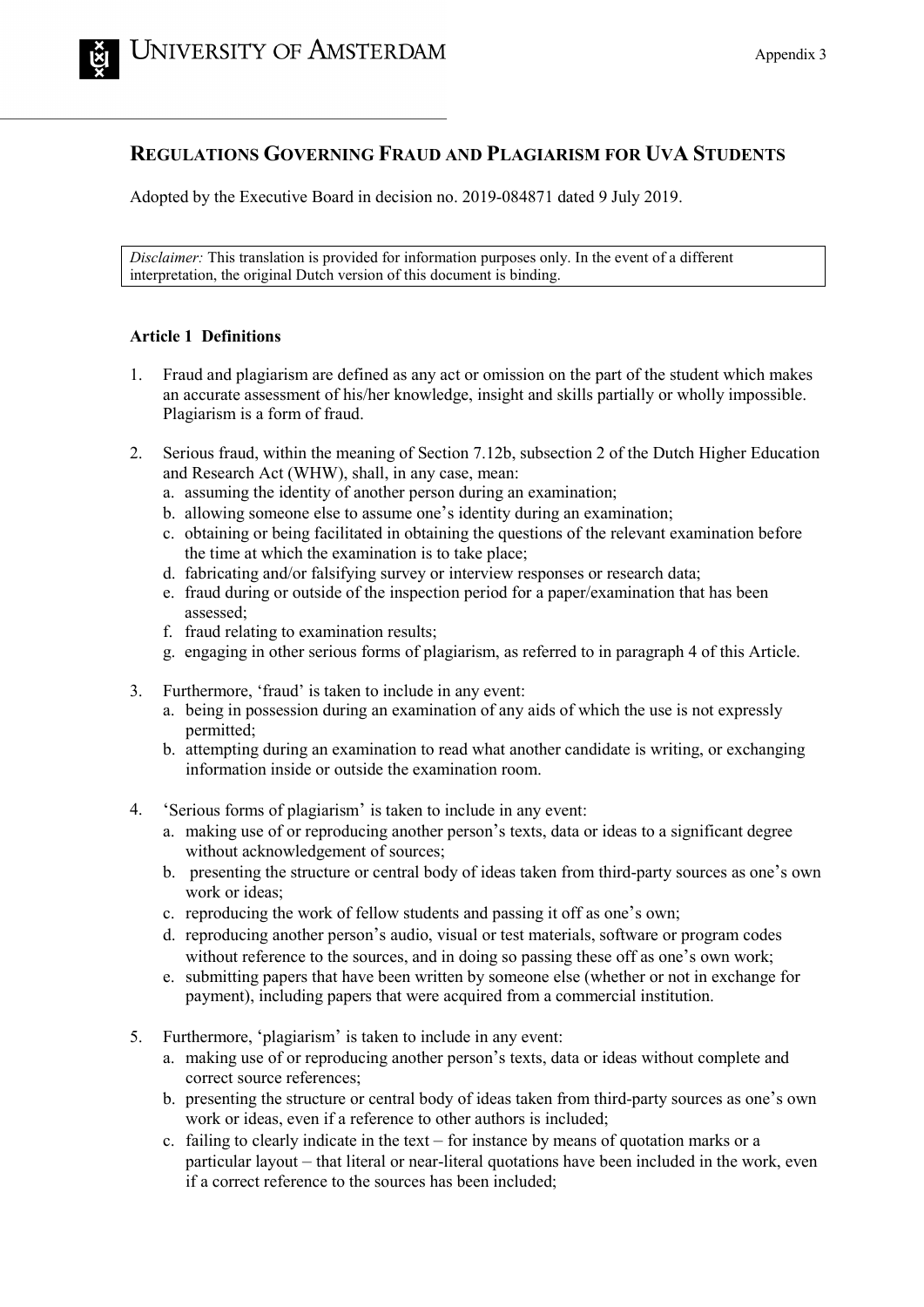- d. paraphrasing the contents of another person's texts without sufficient reference to the sources;
- e. submitting a text that has previously been submitted, or is similar to a text that has previously been submitted, in the context of assignments for other courses without correct acknowledgement of sources;
- 6. 'Examinations Board' is taken to mean the Examinations Board of the degree programme responsible for the course in relation to which fraudulent conduct has been detected.
- 7. 'Examination' is taken to mean any examination per course component of the knowledge, insight and skills of the student, which results in an assessment. This shall include (final) papers.

#### **Article 2 Complicity**

- 1. A sanction may be imposed both on the perpetrator and any co-perpetrators of fraud and plagiarism.
- 2. If the work of a fellow student is reproduced with the consent and/or cooperation of the fellow student, the latter is a co-perpetrator of plagiarism.
- 3. If one of the authors of a joint essay commits plagiarism, the other authors are co-perpetrators of plagiarism if they could have known or should have known that the other author committed plagiarism.

#### **Article 3 Detection of plagiarism**

Electronic detection software may be used to detect plagiarism in texts. In submitting a text, a student implicitly consents to the text being entered in the database for the purpose of plagiarism detection.

#### **Article 4 Procedure**

- 1. If a case of fraud or plagiarism is detected, the examiner will immediately inform the student and, at the same time, notify the Examinations Board in writing, submitting the texts and findings.
- 2. The Examinations Board will give the student the opportunity to be heard within a period of two weeks.
- 3. The Examinations Board shall determine whether fraud or plagiarism has been committed and shall notify the student in writing of its decision and sanctions in accordance with Article 5 within a period of four weeks, stating the possibility of appeal with the Examinations Appeals Board.
- 4. If plagiarism is detected or suspected in a specific paper, the Examinations Board may decide to investigate papers previously submitted by the same student(s) for plagiarism. The student is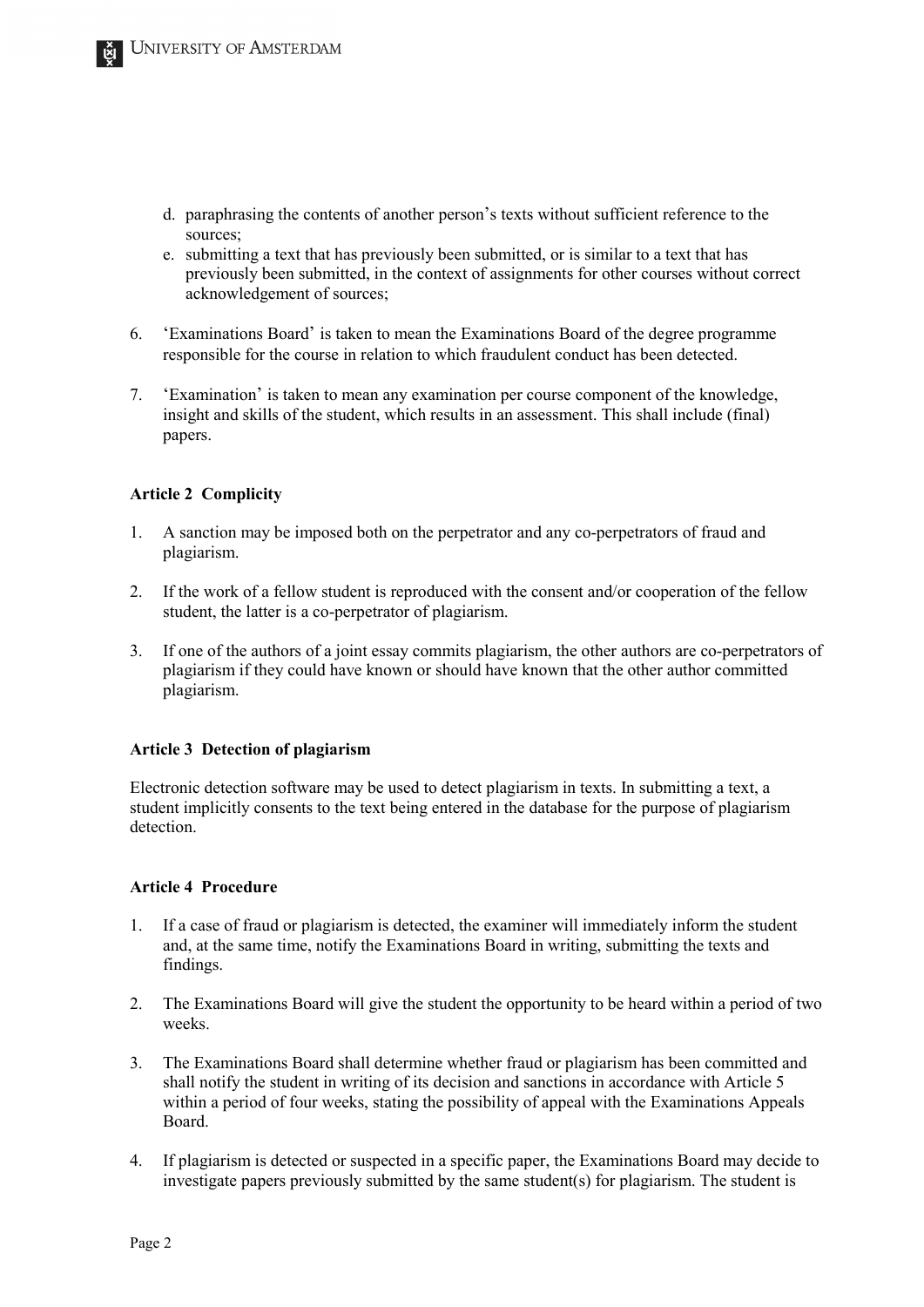obliged to cooperate with this investigation and may be required to provide digital versions of previous papers.

- 5. The written warning or sanction that has been imposed shall be recorded by the Examinations Board.
- 6. If an Examinations Board should impose a sanction on a student who is not enrolled in the programme, the relevant Examinations Board will inform the Examinations Board of the UvA degree programme in which the student is enrolled.

#### **Article 5 Sanctions in the event of fraud and plagiarism**

1. After fraud or plagiarism has been established, the Examinations Board shall at least issue a written warning.

#### *Fraud*

- 2. In the event of conduct as specified in Article 1, paragraph 3 under a and b, the examination submitted shall be declared invalid and the student shall be excluded from participation in the first subsequent examination or possibly the first two subsequent examinations for the course concerned.
- 3. In the event of conduct as specified in Article 1, paragraph 2 under a to g, the work that has been produced through fraudulent conduct shall be declared invalid and the student shall be totally excluded from participation in all interim or other examinations or any other forms of assessment in the study programme for a maximum period of 12 months. If the fraudulent conduct relates to a Bachelor's or Master's thesis or another final paper, the supervisory activities of the thesis supervisor(s) will be suspended for the duration of the sanction.

#### *Plagiarism*

- 4. In the event of conduct as specified in Article 1, paragraph 5, whereby certain sections of existing texts have been reproduced but the student has in fact conducted his/her own research, the paper submitted shall be declared invalid and the student shall be excluded from participation in the examination of the course concerned or totally excluded from participation in all interim or other examinations or any other forms of assessment for the study programme for a maximum period of 6 months. If the paper is related to a Bachelor's or Master's thesis, the supervisory activities of the thesis supervisor shall be suspended for the duration of the sanction.
- 5. In the event of conduct as specified in Article 1, paragraph 4, whereby the entire paper or considerable sections of it, including the research presented as being the student's own work, is derived from existing material and research or literature published elsewhere, the paper submitted shall be declared invalid and the student shall be excluded from participation in the examination of the course in question or totally excluded from participation in all interim or other examinations or any other forms of assessment for the study programme for a maximum period of 12 months. If the paper relates to a Bachelor's or Master's thesis, the supervisory activities of the thesis supervisor shall be suspended for the duration of this period.
- 6. If, following the investigation as referred to in Article 4, paragraph 4, it should appear that plagiarism has been committed previously, the Examinations Board may decide to invalidate any previously obtained results for course components where plagiarism was detected.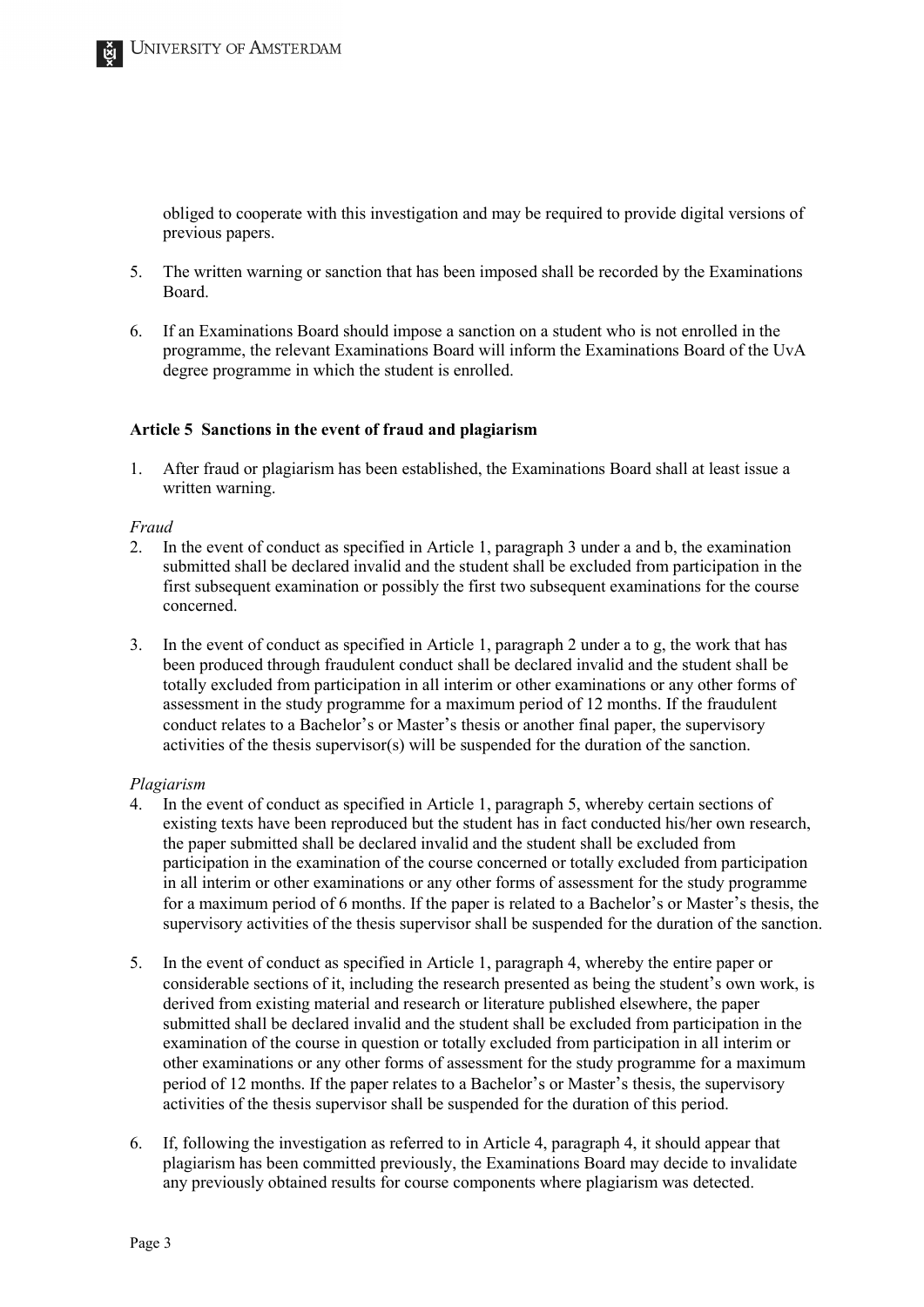- 7. In cases of serious fraud, including serious forms of plagiarism, the Executive Board at the recommendation of the Examinations Board, may terminate the enrolment of the relevant party permanently, after the Examinations Board has imposed the maximum sanction.
- 8. In the event of conduct not covered by these Regulations and depending on the seriousness of the fraud, the Examinations Board may impose the following sanctions: the examination submitted may be declared invalid; the student may be excluded from participation in the examination concerned for a maximum period of 12 months; the student may be totally excluded from participation in all interim or other examinations or any other forms of assessment in the study programme for a maximum period of 12 months.
- 9. The Examinations Board shall not grant any exemptions based on results obtained elsewhere during the period of exclusion from examinations for the study programme that was imposed on the student in accordance with this Article.
- 10. If the student is enrolled in more than one study programme, the Examinations Board shall consult with the Examinations Board(s) of the other relevant study programme(s) before imposing any sanction.
- 11. If the conduct established should relate to an Honours Programme module, the Examinations Board may determine that further participation in the Honours Programme may be denied.

#### **Article 6 Aggravating circumstances**

If the student has been previously issued a written warning or has been sanctioned in relation to fraud or plagiarism that has been detected, this will result in complete exclusion from participation in all examinations, exams or other forms of assessment for the study programme for a period of up to 12 months.

#### **Article 7 Urgent recommendation to terminate enrolment**

In the event of recidivism or in the case of serious fraud / serious plagiarism, in addition to penalising the student, the Examinations Board may also issue an urgent recommendation for the student to terminate their enrolment in the programme.

#### **Article 8 Effective date, official title**

These Regulations shall enter into force on 1 September 2019, upon the simultaneous revocation of the 'Regulations governing Fraud and Plagiarism for UvA students 2008, last amended May 2010', and can be cited as the 'Regulations governing Fraud and Plagiarism for UvA students 2019' *(Fraude en Plagiaat Regeling Studenten UvA 2019)*.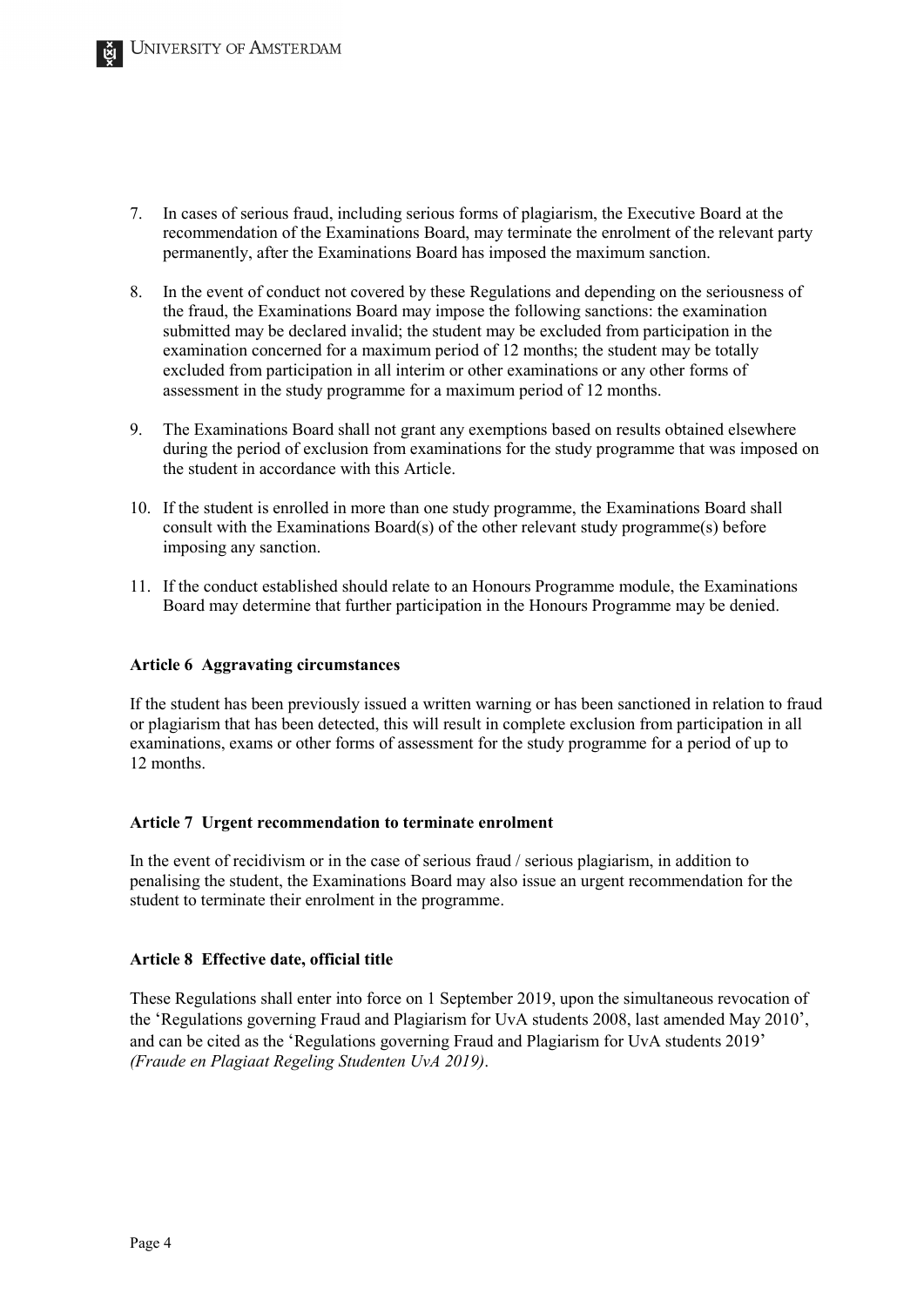#### **EXPLANATORY NOTES TO THE 'REGULATIONS GOVERNING FRAUD AND PLAGIARISM FOR UvA STUDENTS'**

#### *Participation/effort requirement*

The degree programme must ensure adequate information provision regarding the standards applicable to students in respect of fraud and plagiarism. For that reason, attention will need to be paid to this issue early on in the programme, with the emphasis being on the key principle that fraud has no place within any academic degree programme. Furthermore, there must be sufficient focus within the programme on correct citation and appropriate acknowledgement of sources. Students may also, for example, be asked to sign a declaration of originality.

#### *Definitions*

The regulations shall apply to all students studying at the UvA, which also extends to exchange students, external candidates, contract students and guest students.

Although plagiarism may be considered a form of fraud, the two concepts are referred to separately. This simplifies the task of providing definitions and specifying the various penalties.

Tools and devices that are prohibited, unless explicitly stated otherwise, include preset calculators, mobile phones, books, syllabuses, notes, etc.

Creating the opportunity for fraud to take place may also be penalised. This may, for example, include instances of leaving a digital assessment open on a computer screen when (temporarily) leaving the workplace.

The definition in Article 1 primarily refers to interim and other examination situations. This includes all forms of work done by students, such as theses, papers and essays. If the lecturer should detect instances of plagiarism in the preparatory phase of, for example, a thesis or paper, it would reasonable for the lecturer to address the matter with the student and point the student to the fact that a problem would arise if the draft text should be submitted as the final text. Individual cases will depend on their specific circumstances. More stringent requirements may be imposed on third-year students, for example, than on first-year students in terms of proper citation. Under these regulations, a sanction may also be imposed for plagiarism in draft chapters and preparatory documents for a thesis or a paper.

It is important that there never be any uncertainty as to which particular Examinations Board is dealing with an issue. Problems may arise in this regard, especially where electives are concerned. The principle underlying the Regulations is that the Examinations Board under which the course component in question falls, bears responsibility. If the student is enrolled in multiple programmes at the UvA, then the Examinations Board must consult with the Examinations Board(s) of the other relevant degree programme(s) before imposing a sanction. If the Examinations Board of the relevant programme/course component determines that this is a serious case of plagiarism or fraud, this Examinations Board must consult with the Examinations Board of the programme at which the student is enrolled before imposing a sanction. For documentation purposes, it is crucial that the Examinations Board of the programme in which the student is enrolled is informed of the case of fraud.